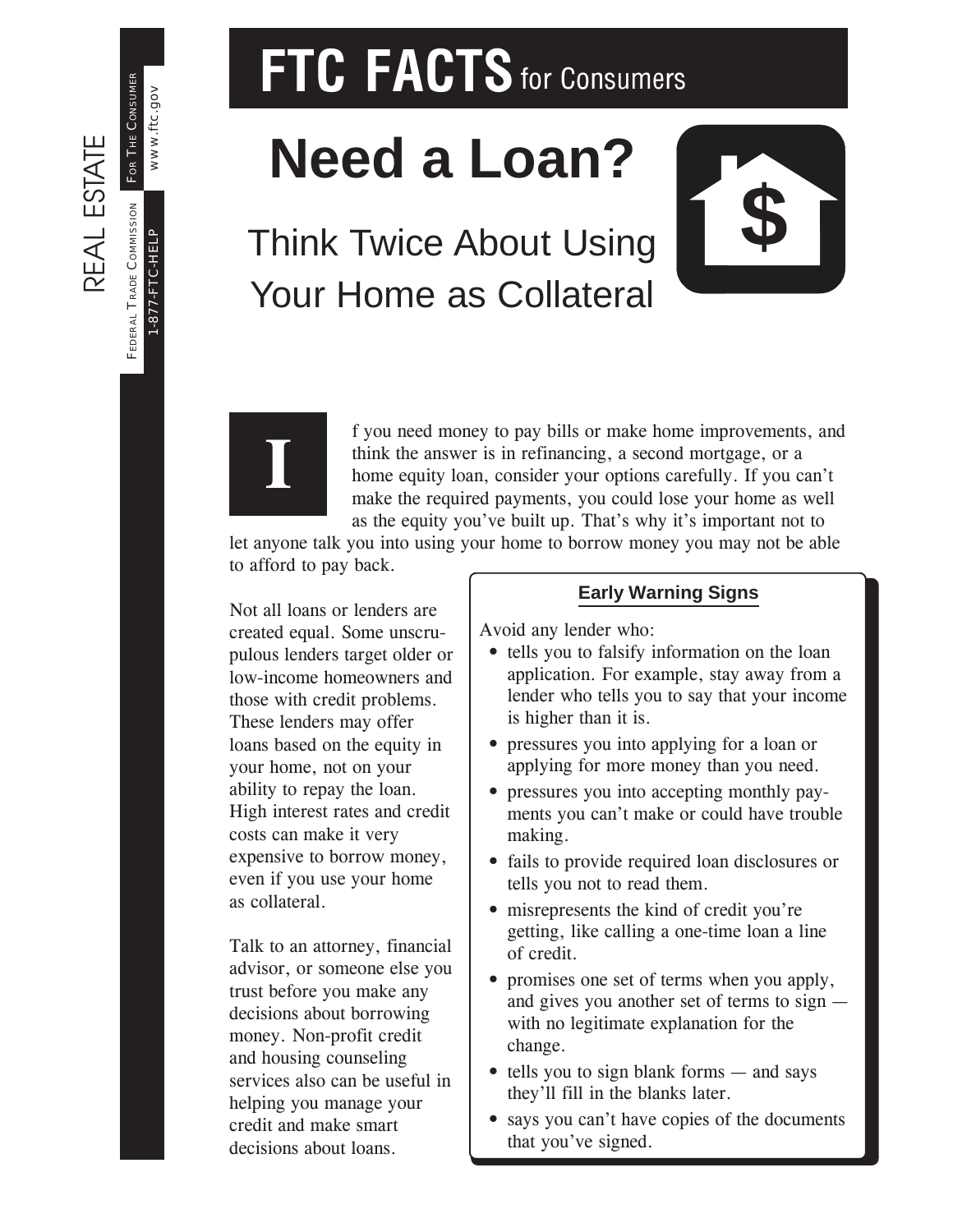You can take some steps to protect your home and the equity you've built up in it. Here's how.

#### **1. Shop Around. Costs can vary greatly.**

Contact several lenders — including banks, savings and loans, credit unions, and mortgage companies. Ask each lender about the best loan you would qualify for. Compare:

- **The annual percentage rate (APR).** The APR is the single most important thing to compare when you shop for a loan. It takes into account not only the interest rate, but also points (one point equals one percent of the loan amount), mortgage broker fees, and certain other credit charges the lender requires the borrower to pay, expressed as a yearly rate. Generally, the lower the APR, the lower the cost of your loan. Ask if the APR is fixed or adjustable — that is, will it change? If so, how often and how much?
- **Points and fees.** Ask about points and other fees that you'll be charged. These charges may not be refundable if you refinance or pay off the loan early. And if you refinance, you may pay more points. Points usually are paid in cash at closing, but may be financed. If you finance the points, you'll have to pay additional interest, increasing the total cost of your loan.
- **The term of the loan.** How many years will you make payments on the loan? If you're getting a home equity loan that consolidates credit card debt and other shorter-term loans, remember that the new loan may require you to make payments for a longer time.
- **The monthly payment.** What's the amount? Will it stay the same or change? Find out if your monthly payment will include escrows for taxes and insurance.
- **Balloon payments.** This is a large payment usually at the end of the loan term, often after a series of lower monthly payments.



When the balloon payment is due, you must come up with the money. If you can't, you may need another loan, which means new closing costs, as well as points and fees.

- **Prepayment penalties.** Prepayment penalties are extra fees that may be due if you pay off the loan early by refinancing or selling your home. These fees may force you to keep a high-rate loan by making it too expensive to get out of the loan. If your loan includes a prepayment penalty, understand the penalty you would have to pay. Ask the lender if you can get a loan without a prepayment penalty, and what that loan would cost. Then decide what's right for you.
- **Whether the interest rate for the loan will increase if you default.** An increased interest rate provision says that if you miss a payment or pay late, you may have to pay a higher interest rate for the rest of the loan term. Try to negotiate this provision out of your loan agreement.
- **Whether the loan includes charge for any type of voluntary credit insurance, like credit life, disability, or unemployment insurance.** Will the insurance premiums be financed as part of the loan? If so, you'll pay additional interest and points, further increasing the total cost of the loan. How much lower would your monthly loan payment be without the credit insurance? Will the insurance cover the length of your loan and the full loan amount? Before you decide to buy voluntary credit insurance from a lender, think about whether you really need the insurance and check with other insurance providers about their rates.

You'll also want to ask each lender to provide, as soon as possible, a written Good Faith Estimate that lists all charges and fees you must pay at closing. Ask for a Truth in Lending Disclosure, too. It states the monthly payment, the APR and other loan terms. Although lenders are not always required to provide these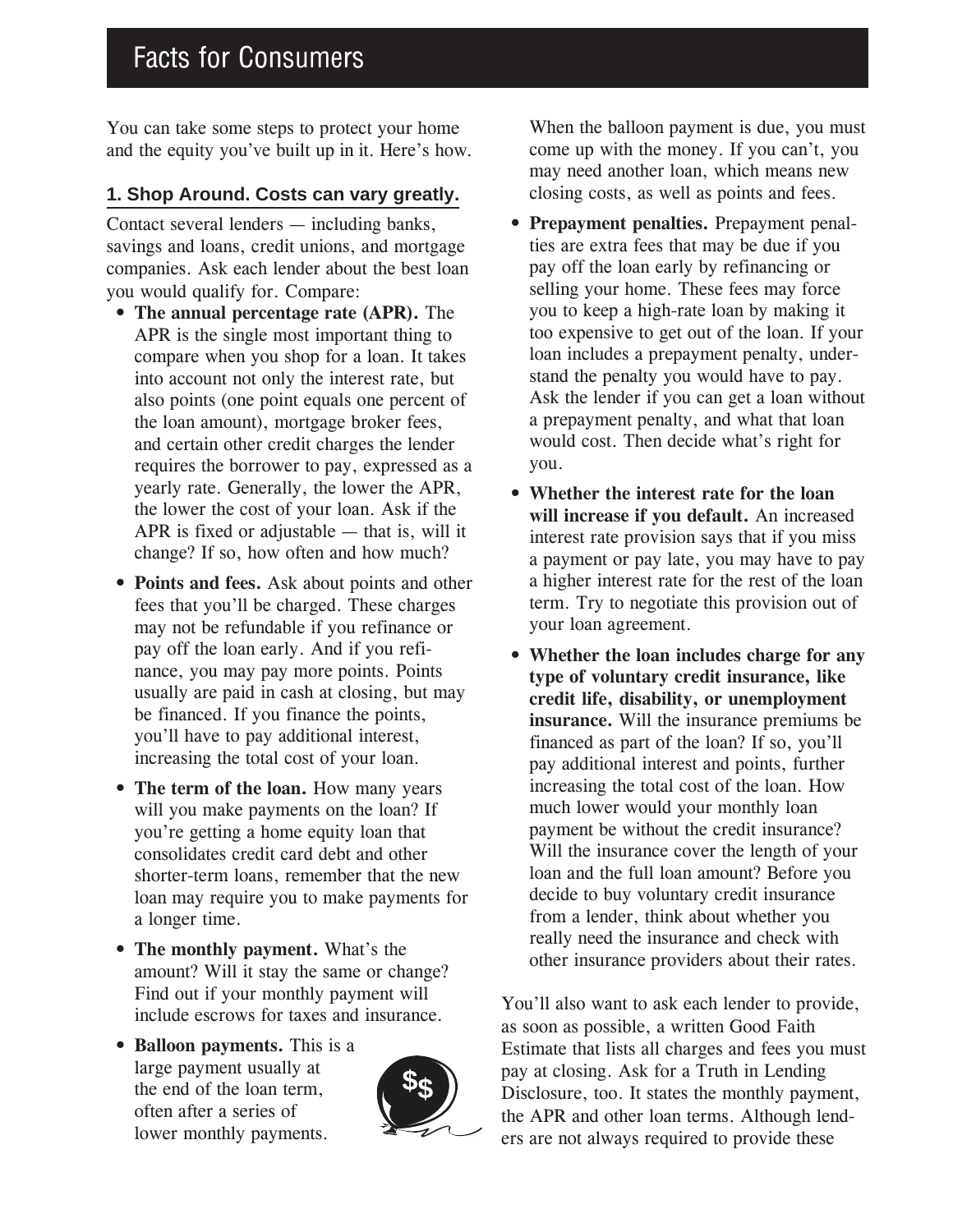estimates, they're very helpful because they make it easier to compare terms from different lenders.

#### **2. After Choosing a Lender**

- **Negotiate.** It never hurts to ask if the lender will lower the APR, take out a charge you don't want to pay, or remove a loan term that you don't like.
- **Ask the lender for a blank copy of the form(s) you will sign at closing.** While they don't have to give you blank forms, most legitimate lenders will. Take the forms home and review them with someone you trust. Ask the lender about items you don't understand.
- **Ask the lender to give you copies of the actual documents** that you'll be asked to sign as soon as possible. While a lender may not be required to give you all of the actual filled-in documents before closing, it doesn't hurt to ask.
- **Be sure you can afford the loan.** Figure out whether your monthly income is enough to cover each monthly payment, in addition to your other monthly bills and expenses. If it isn't, you could lose your home — and your equity — through foreclosure or a forced sale.
- **If you are refinancing a first mortgage, ask about escrow services.** Ask if the loan's monthly payment includes an escrow amount for property taxes and homeowner's insurance. If not, be sure to budget for those amounts, too.

#### **3. At Closing**

• **Before you sign anything**, ask for an explanation of any dollar amount, term or condition that you don't understand.



• **Ask if any of the loan terms you were promised** before closing

have changed. Don't sign a loan agreement if the terms differ from what you understood them to be. For example, a lender should not promise a specific APR and then — without good reason — increase it at closing. If the terms are different, negotiate for what you were promised. If you can't get it, be prepared to walk away and take your business elsewhere.

- **Before leaving the lender**, make sure you get a copy of the documents you signed. They contain important information about your rights and obligations.
- **Don't initial or sign anything** saying you're buying voluntary credit insurance unless you really want to buy it.

#### **4. After Closing**

Having second thoughts about the loan? **The Truth in Lending Act** gives most home equity borrowers at least three business days after closing to cancel the deal. This is known as your right of "rescission." In some situations (ask your attorney), you may have up to three years to cancel. To rescind, you must notify the creditor in writing. Make sure you document your rescission. Send your letter by certified mail, and request a return receipt. That will allow you to document what the creditor received and when. Keep copies of your correspondence and any enclosures. After you rescind, the lender has 20 days to return the money or property you paid to anyone as part of the credit transaction and release any security interest in your home. Remember that you must then offer to return the creditor's money or property, which may mean getting a new **?** loan from another lender.

#### **Where to Complain**

If you think your lender has violated the law, you may wish to contact the lender or loan servicer to register your concerns. At the same time, you may want to contact an attorney,